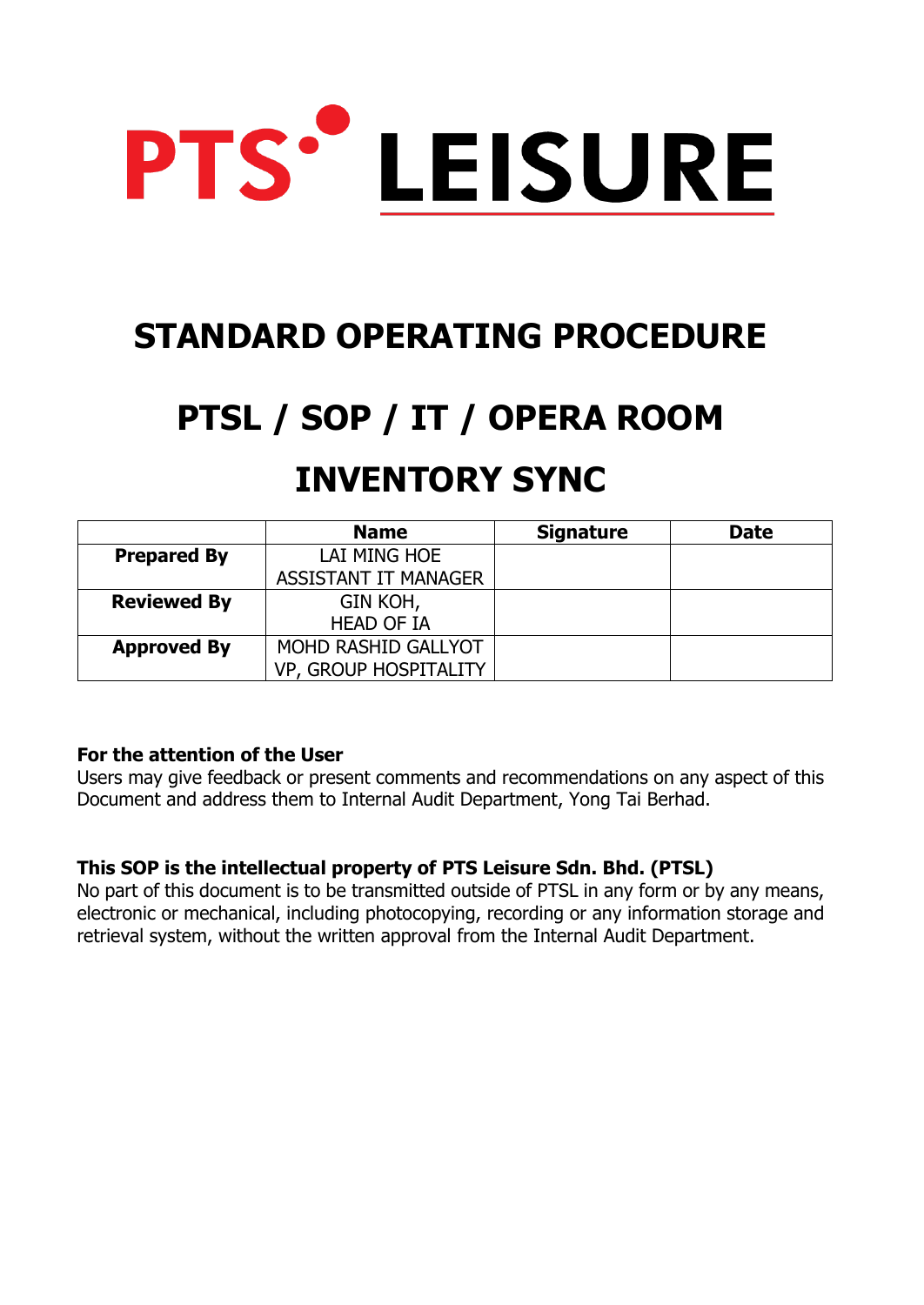| <b>STANDARD OPERATING PROCEDURE</b><br><b>RELATED PARTY TRANSACTION</b> | DOC NO: PTSL /SOP /IT/ORIS                                 |  |
|-------------------------------------------------------------------------|------------------------------------------------------------|--|
| OPERA ROOM INVENTORY SYNC                                               | ISSUE NO: 1<br>REV: 0<br>DATE: 21 Sep 2020<br>PAGE: 1 OF 6 |  |

#### **1.0 OBJECTIVE**

To process Opera Room Inventory Sync Process and Opera Xchange Interface (OXI) Room Sync to MyFidelio.net every day to prevent Room Overbook.

#### **2.0 SCOPE**

To make sure Opera Room Inventory is correct with MyFidelio.net and distribute to Channel Manager (Siteminder.com and Webhotelier.net)

#### **3.0 DEFINIITION**

- 3.1 "IT" shall refer to Information Technology Staff.
- 3.2 "OXI" shall refer to Opera Xchange Interface (2-way connectivity)
- 3.3 "Opera" shall refer to Opera PMS
- 3.4 "Sync" shall refer to Room Inventory Synchronization

## **4.0 RESPONSIBILITY**

- 4.1 IT Department to carry out their job strictly and professionally and accordance to Company's policies and procedures.
- 4.2 IT Department to ensure Opera Room Inventory is correct everyday.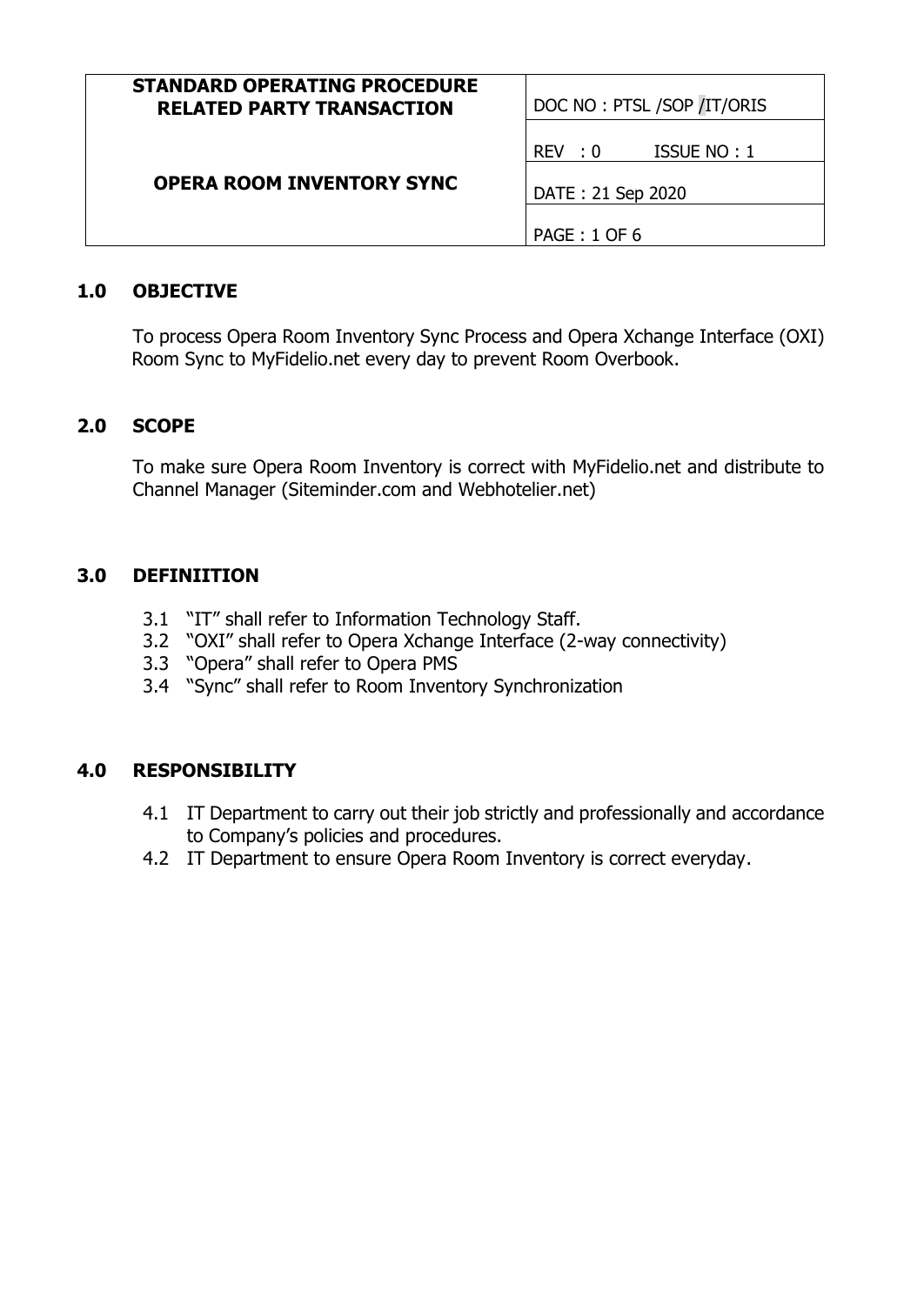| <b>STANDARD OPERATING PROCEDURE</b> |  |
|-------------------------------------|--|
| <b>RELATED PARTY TRANSACTIONS</b>   |  |
|                                     |  |

**DOC NO : PTSL /SOP /IT /ORIS** 

REV : 0 ISSUE NO : 1

 **OPERA ROOM INVENTORY SYNC**

DATE : 21 Sep 2020

PAGE : 2 TO 6

#### **5.0 PROCEDURE**

| <b>STEP</b> | <b>DESCRIPTION</b>                                                                                                                                                                                                                                                                                                                                                                                                                                                                                                                                                                                                                                                                                                                                                                                                                                                                                                                                                                                                                                                                                                                                                                                                                                                                                                                                                                                                    | <b>RESPONSIBILITY</b> |
|-------------|-----------------------------------------------------------------------------------------------------------------------------------------------------------------------------------------------------------------------------------------------------------------------------------------------------------------------------------------------------------------------------------------------------------------------------------------------------------------------------------------------------------------------------------------------------------------------------------------------------------------------------------------------------------------------------------------------------------------------------------------------------------------------------------------------------------------------------------------------------------------------------------------------------------------------------------------------------------------------------------------------------------------------------------------------------------------------------------------------------------------------------------------------------------------------------------------------------------------------------------------------------------------------------------------------------------------------------------------------------------------------------------------------------------------------|-----------------------|
| 5.1         | Process Room Synchronize from Opera Utilities<br>(for Local Server)<br>Login to Opera PMS System.<br>Click on Utilities Button.<br>A Utilities screen will popup, click Login button to<br>continue.<br>Click Synchronize Utilities (Menu Bar),<br>click Synchronize Block Occupancies (to process sync<br>for Block)<br>A Synchronize Block Occupancies screen will popup<br>From Date (today date) and To Date (next 30 days<br>date)<br>Click OK Button, it will start process less than 1 minutes.<br>Click OK Button to close the screen.<br>OPERA Utilities[Version 5.0, Service Pack 5.0.04.01/3]<br>$02 - 11 - 18$<br>MLKTP - The Pines Melaka<br>Utilities Processors<br>Synchronize Utilities Data Tools Exit<br><b>ET ITMHLAI</b><br>Synchronize Inventory<br>Synchronize Physical Rooms<br><b>OF MUKTP</b> - Synchronize Block Occupancies<br><b>Business Event Synchronization</b><br>Wait process about 1 min<br>Synchronize Block Occupanc<br>Synchronize Room Status<br>From Date 02-11-18<br><b>   Today</b><br>Synchronize Stay Records<br>To Date 03-12-18<br>$\overline{m}$ next 30<br>Recalculate Past Daily Statistics<br>Record Changes On <sup>G</sup> Date of Last Block Change's<br>Synchronize Einancial Statistics<br>C Current Business Date<br>Synchronize OBI Data Mart Utility<br>Synchronize Profile Relationship Hierarchy<br>QK<br>Close<br>Synchronize Summary Profile Statistics | IT Department         |
|             | Opera<br>Synchronizing Done from 02-11-18 to 03-12-18<br>OK                                                                                                                                                                                                                                                                                                                                                                                                                                                                                                                                                                                                                                                                                                                                                                                                                                                                                                                                                                                                                                                                                                                                                                                                                                                                                                                                                           |                       |
| 5.2         | Click Synchronize Utilities (Menu Bar),<br>Click Synchronize Physical Rooms (to select MLKTP<br>Property)<br>Select MLKTP Property, click OK Button.<br>It will process 1 sec, and click OK Button to close it.                                                                                                                                                                                                                                                                                                                                                                                                                                                                                                                                                                                                                                                                                                                                                                                                                                                                                                                                                                                                                                                                                                                                                                                                       | IT Department         |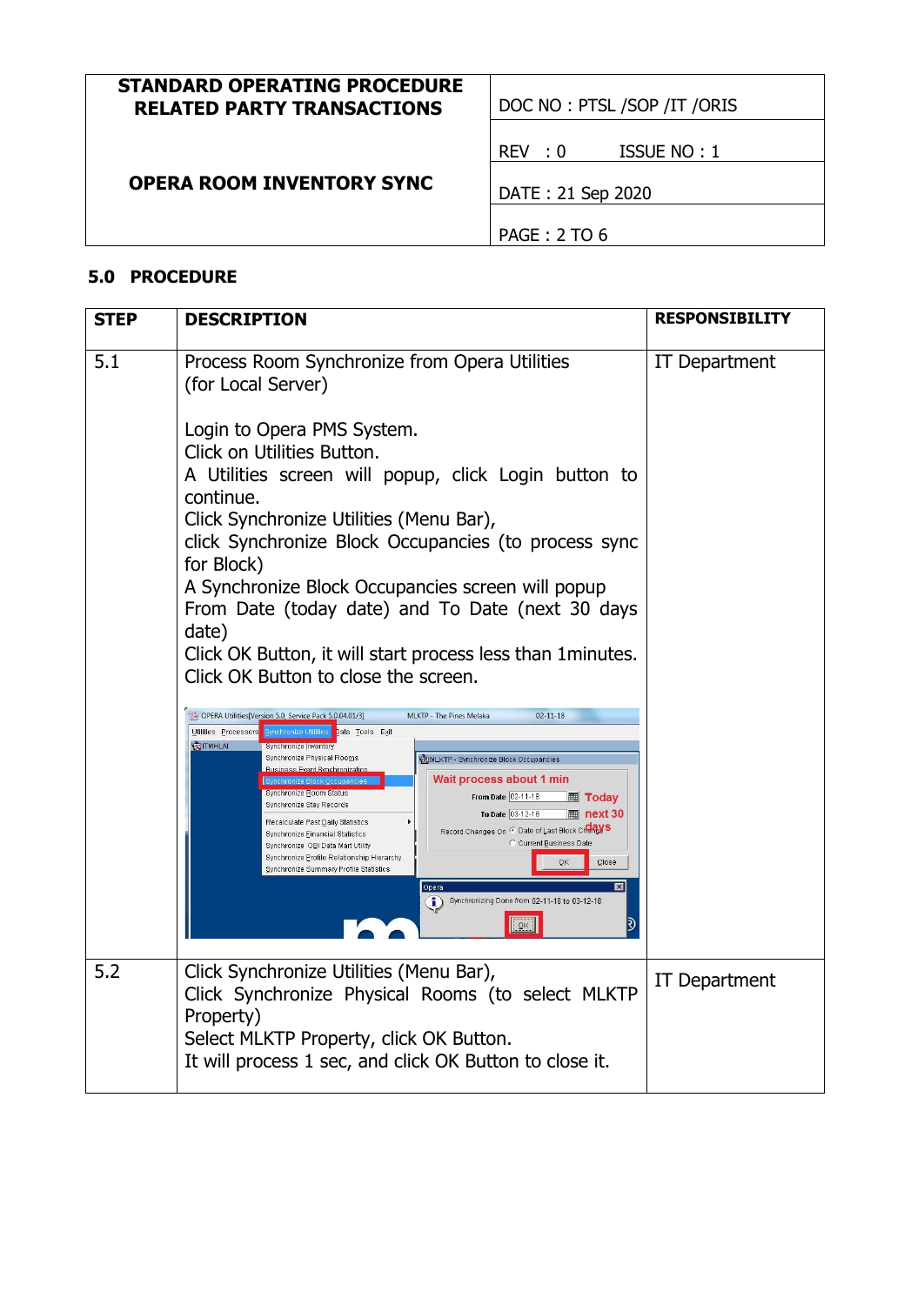#### **STANDARD OPERATING PROCEDURE RELATED PARTY TRANSACTIONS** | DOC NO : PTSL /SOP /IT /ORIS

# **OPERA ROOM INVENTORY SYNC**

REV : 0 ISSUE NO : 1

DATE : 21 Sep 2020

PAGE : 3 TO 6

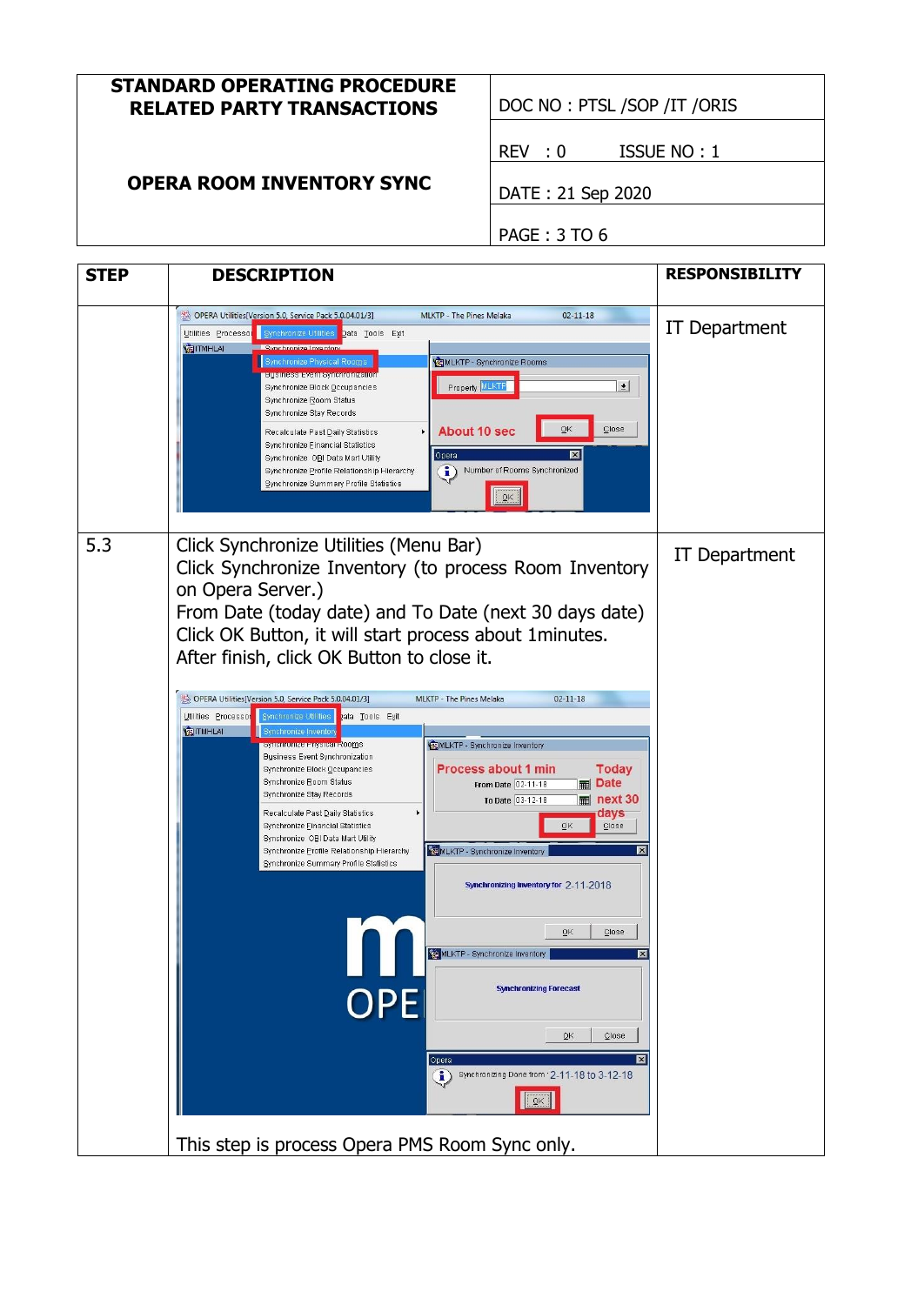#### **STANDARD OPERATING PROCEDURE RELATED PARTY TRANSACTIONS** | DOC NO : PTSL /SOP /IT /ORIS

REV : 0 ISSUE NO : 1

# **OPERA ROOM INVENTORY SYNC**

DATE : 21 Sep 2020

PAGE : 4 TO 6

| <b>STEP</b> | <b>DESCRIPTION</b>                                                                                                                                                                                                                                                                                                                                                                                                                                       | <b>RESPONSIBILITY</b> |  |  |
|-------------|----------------------------------------------------------------------------------------------------------------------------------------------------------------------------------------------------------------------------------------------------------------------------------------------------------------------------------------------------------------------------------------------------------------------------------------------------------|-----------------------|--|--|
|             |                                                                                                                                                                                                                                                                                                                                                                                                                                                          |                       |  |  |
| 5.4         | Room Synchronize from Opera Server to<br>Process<br>MyFidelio.net                                                                                                                                                                                                                                                                                                                                                                                        | IT Department         |  |  |
|             | Click on OXI Button.<br>An OXI screen will popup, click Login button to continue.<br>Click Utilities (Menu Bar), Click Resync Button.<br>Resynchronization Setup Menu will popup.<br>Select Inventory Tab<br>Select From Start Date (today date) and To Start Date<br>(next 30 days)<br>Select Room Type (select All Room Type)<br>Select Snapshot Option.<br>Click Resync Button.<br>Opera Xchange Interface / Adapter For MYFIDELIO - MLKTP - 02-11-18 |                       |  |  |
|             | Switch Interface Interface Status Interface Configuratio<br><b>Utilities</b><br>eports Help Exit<br>Schema Details - OXI/ OPERA, User - ITMHLAI<br>Export/Import<br>sions<br>esyn<br>Data request<br>Wizard<br>Resynchronization Setup for the Interface MYFIDELIO and Property MLKTP                                                                                                                                                                    |                       |  |  |
|             | Interface MYFIDELIO<br>Opera Property MLKTP                                                                                                                                                                                                                                                                                                                                                                                                              |                       |  |  |
|             | Reservation<br><b>Blocks</b><br>Profiles<br>From Start Date 02-11-18<br>冊<br>扁<br>Rates<br>To Start Date 03-12-18<br>Room Type DLK, DLT, EBK, EB<br><b>Restriction</b><br><b>Select All Room Type</b><br>Inventory<br>Products<br>Inventory C Over Booking<br>Stay<br>· Snapshot<br>Turnaways<br>Hurdles<br>Events<br>Daily Targets<br>Inventory Items<br><b>Function Space</b>                                                                          |                       |  |  |
|             | Resync<br>Close<br>Resync History                                                                                                                                                                                                                                                                                                                                                                                                                        |                       |  |  |
| 5.5         | Click Resync History Button, a Resync Status will popup.<br>Click Refresh Button and wait the status is show<br>COMPLETE.<br>Click Close Button when status is COMPLETE.                                                                                                                                                                                                                                                                                 | <b>IT Department</b>  |  |  |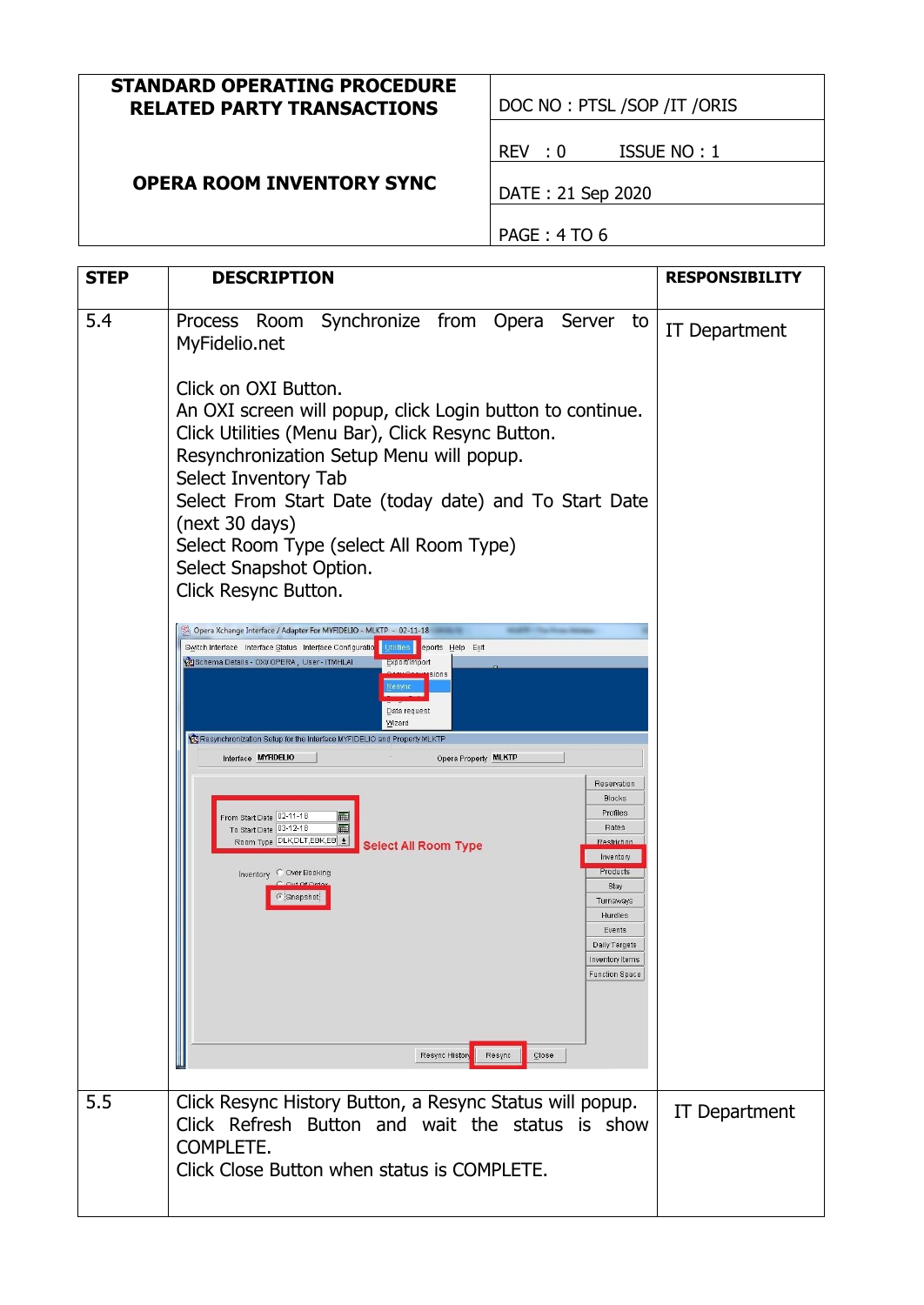#### **STANDARD OPERATING PROCEDURE RELATED PARTY TRANSACTIONS** | DOC NO : PTSL /SOP /IT /ORIS

# **OPERA ROOM INVENTORY SYNC**

REV : 0 ISSUE NO : 1

DATE : 21 Sep 2020

PAGE : 5 TO 6

| <b>STEP</b> | <b>DESCRIPTION</b>                                                                                                                                                                                                                                                                                                                                                                                                                                                                                                                                                                                                                                                                                                                                                                                                                                                                                                                                                                                                                                                                                                                                                                                                                                                                                                                                                                                                                                                                                                                                                                                                                                                                                                                                                                                                                                                                                                                                                                                                                                                                                                                                                                                                                                                                                                                                                                                                                                                                                                                                                                                                                                                                                                                             | <b>RESPONSIBILITY</b><br>IT Department |
|-------------|------------------------------------------------------------------------------------------------------------------------------------------------------------------------------------------------------------------------------------------------------------------------------------------------------------------------------------------------------------------------------------------------------------------------------------------------------------------------------------------------------------------------------------------------------------------------------------------------------------------------------------------------------------------------------------------------------------------------------------------------------------------------------------------------------------------------------------------------------------------------------------------------------------------------------------------------------------------------------------------------------------------------------------------------------------------------------------------------------------------------------------------------------------------------------------------------------------------------------------------------------------------------------------------------------------------------------------------------------------------------------------------------------------------------------------------------------------------------------------------------------------------------------------------------------------------------------------------------------------------------------------------------------------------------------------------------------------------------------------------------------------------------------------------------------------------------------------------------------------------------------------------------------------------------------------------------------------------------------------------------------------------------------------------------------------------------------------------------------------------------------------------------------------------------------------------------------------------------------------------------------------------------------------------------------------------------------------------------------------------------------------------------------------------------------------------------------------------------------------------------------------------------------------------------------------------------------------------------------------------------------------------------------------------------------------------------------------------------------------------------|----------------------------------------|
|             | Resync Status<br>Module<br>Status<br>tart Date<br><b>Start Time</b><br>End Time<br>Remarks<br><b>COMPLETE</b><br>2-NOV-2018 02:25:37<br>02:25:43<br><b>INVENTORY</b><br>Processed 2/2 records.<br><b>INVENTORY</b><br>02-NOV-2018 09:29:14<br>09:29:17<br>Processed 2/2 records.<br><b>JUMPLETE</b><br><b>INVENTORY</b><br>COMPLETE<br>01-NOV-2018 09:04:30<br>09:04:32<br>Processed 2/2 records.<br>09:12:14<br><b>INVENTORY</b><br>COMPLETE<br>31-OCT-2018 09:12:11<br>Processed 2/2 records.<br><b>INVENTORY</b><br>30-OCT-2018 09:19:26<br>09:19:31<br>Processed 2/2 records.<br>COMPLETE<br>09:12:12<br><b>INVENTORY</b><br><b>COMPLETE</b><br>29-OCT-2018 09:12:10<br>Processed 2/2 records.<br><b>INVENTORY</b><br><b>COMPLETE</b><br>28-OCT-2018 10:03:56<br>10:04:01<br>Processed 2/2 records.<br><b>INVENTORY</b><br>27-OCT-2018 09:54:07<br>09:54:11<br><b>COMPLETE</b><br>Processed 2/2 records.<br>03:57:39<br><b>INVENTORY</b><br>26-OCT-2018 03:57:33<br>Processed 2/2 records.<br>COMPLETE<br><b>INVENTORY</b><br>26-OCT-2018 09:18:02<br>09:18:04<br>COMPLETE<br>Processed 2/2 records.<br>Refresh<br>Close<br>Cancel<br>Purge                                                                                                                                                                                                                                                                                                                                                                                                                                                                                                                                                                                                                                                                                                                                                                                                                                                                                                                                                                                                                                                                                                                                                                                                                                                                                                                                                                                                                                                                                                                                                                                                |                                        |
| 5.6         | Click Interface Status (Menu Bar), click Message Status.<br>A Message Status Screen will popup<br>click 2. Message to External System (Tab)<br>Select Action Type = RESYNC status, click Search Button.<br>Wait the Status from READY to PROCESSED Status, that<br>it is complete.<br>When Complete, click Close for screen and Exit for OXI<br>Program.<br>Opera Xchange Interface / Adapter For MYFIDELIO - MLKTP - 02-11-18<br>Switch Interfac<br>Interface Status<br>Interf<br>e Configuration Utilities Reports Help Exit<br>Schema Durai<br><b>Message Status</b><br><b>TMHLAI</b><br>aystem Entru Lug<br>Start / Stop Process<br>Interface Alerts<br><b>Wessage Status</b><br>Created To<br>Msg. Contains<br><b>Created From</b><br>禪<br>$\left  \cdot \right $<br>© And ○ Or<br>$\vert \cdot \vert$<br>Message ID To<br>Message ID From<br>$\pmb{\pm}$<br>$\Box$ Whole word only $\Box$ Include reviewed<br>$\pmb{\pm}$<br>Message Status<br>Module<br>Include rejects<br>Opera Property MLKTP<br>Interface ID MYFIDELIO<br>$\pmb{\pm}$<br>土<br>Print<br>Search<br>Action Type RESYNC<br>$\pmb{\pm}$<br>Purge<br>$\overline{+}$<br>Opera Ref No.<br>2. MESSAGES TO EXTERNAL SYSTEM<br>1. Messages FROM External System<br>pera Ref. 4<br>X Interface ID Create Date Time<br>Property Msg ID<br><b>Status</b><br>Module<br><b>Action Type</b><br><b>MYFIDELIO</b><br>$ 02 - 11 - 18 $<br>14:25:43 MLKTP<br>1475707<br><b>RTAV</b><br><b>READY</b><br>RESYNC<br><b>READY</b><br><b>MYFIDELIO</b><br>$02 - 11 - 18$<br>14:25:43 MLKTP<br>1475706<br><b>RTAV</b><br><b>RESYNC</b><br><b>MYFIDELIO</b><br>02-11-18<br>09:29:52 MLKTP<br>1473563<br><b>RESYNC</b><br>PROCESSED<br><b>RTAV</b><br><b>RESYNC</b><br>PROCESSED<br><b>MYFIDELIO</b><br>$ 02 - 11 - 18 $<br>09:29:49 MLKTP<br>1473562<br><b>RTAV</b><br>MYFIDELIO<br>$01 - 11 - 18$<br>09:05:12 MLKTP<br>1467626<br><b>RTAV</b><br><b>RESYNC</b><br>PROCESSED<br>PROCESSED<br>09:05:09 MLKTP<br><b>RESYNC</b><br><b>MYFIDELIO</b><br>$01 - 11 - 18$<br>1467625<br><b>RTAV</b><br><b>MYFIDELIO</b><br>31-10-18<br>09:38:26 MLKTP<br>1466964<br><b>RESYNC</b><br>PROCESSED<br><b>RTAV</b><br>▸<br>$\left  \cdot \right $<br>Extract XML Extract Ext   Regroc. All  <br>Review All<br>□ Optional Warnings<br><b>Errors and warnings</b><br>Errcode Error Text<br>Type <u>-</u><br>Label MYPINE RTAV 1475707 SUCCESS?><br><rtavmessage <br="" xmlns="rtav.fidelio.4.0">dataMart="0"&gt;<br/><hotelreference hotelcode="MYPINE"></hotelreference><br/><math display="inline">\blacktriangledown</math><br/><math>\overline{\phantom{a}}</math><br/>Refresh<br/>Reviewed<br/>  Transmit f<br/>Reprocess<br/>Close<br/>Auto-display message: C None C XML C External C Any</rtavmessage> | <b>IT Department</b>                   |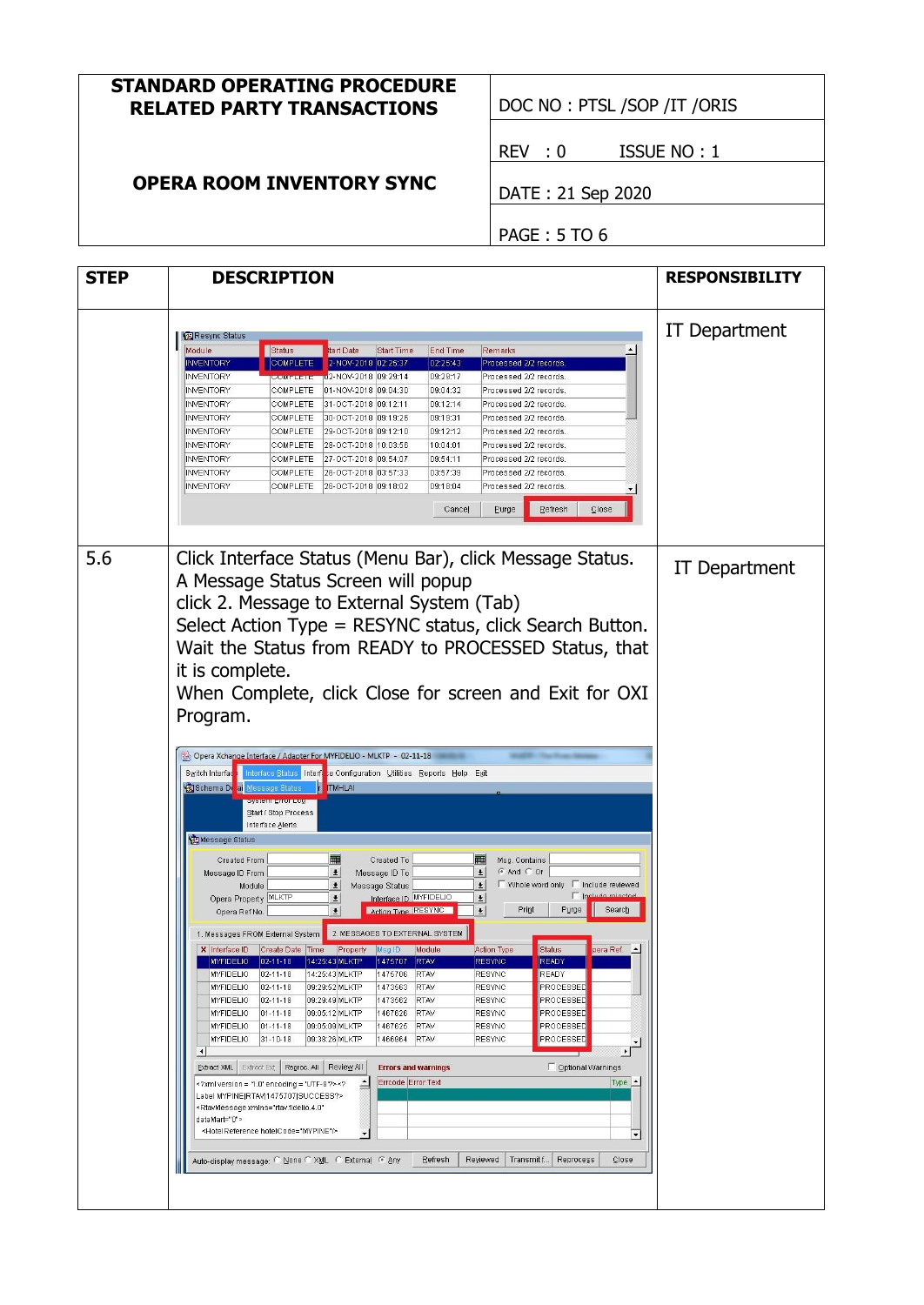| <b>STANDARD OPERATING PROCEDURE</b><br><b>RELATED PARTY TRANSACTIONS</b> | DOC NO: PTSL /SOP / IT / ORIS |  |
|--------------------------------------------------------------------------|-------------------------------|--|
|                                                                          | REV : 0<br>ISSUE NO: 1        |  |
| <b>OPERA ROOM INVENTORY SYNC</b>                                         | DATE: 21 Sep 2020             |  |
|                                                                          | PAGE: 6 TO 6                  |  |

# **6.0 RECORDS**

| <b>Records Type/Title</b> | <b>Retention Period</b> |
|---------------------------|-------------------------|
|                           |                         |

# **7.0 APPENDIX**

Appendix 7.1: Process Flow of Room Inventory Synchronize (Local Server) Appendix 7.2: Process Flow of Resync Room Inventory to MyFidelio.net (Extenal)